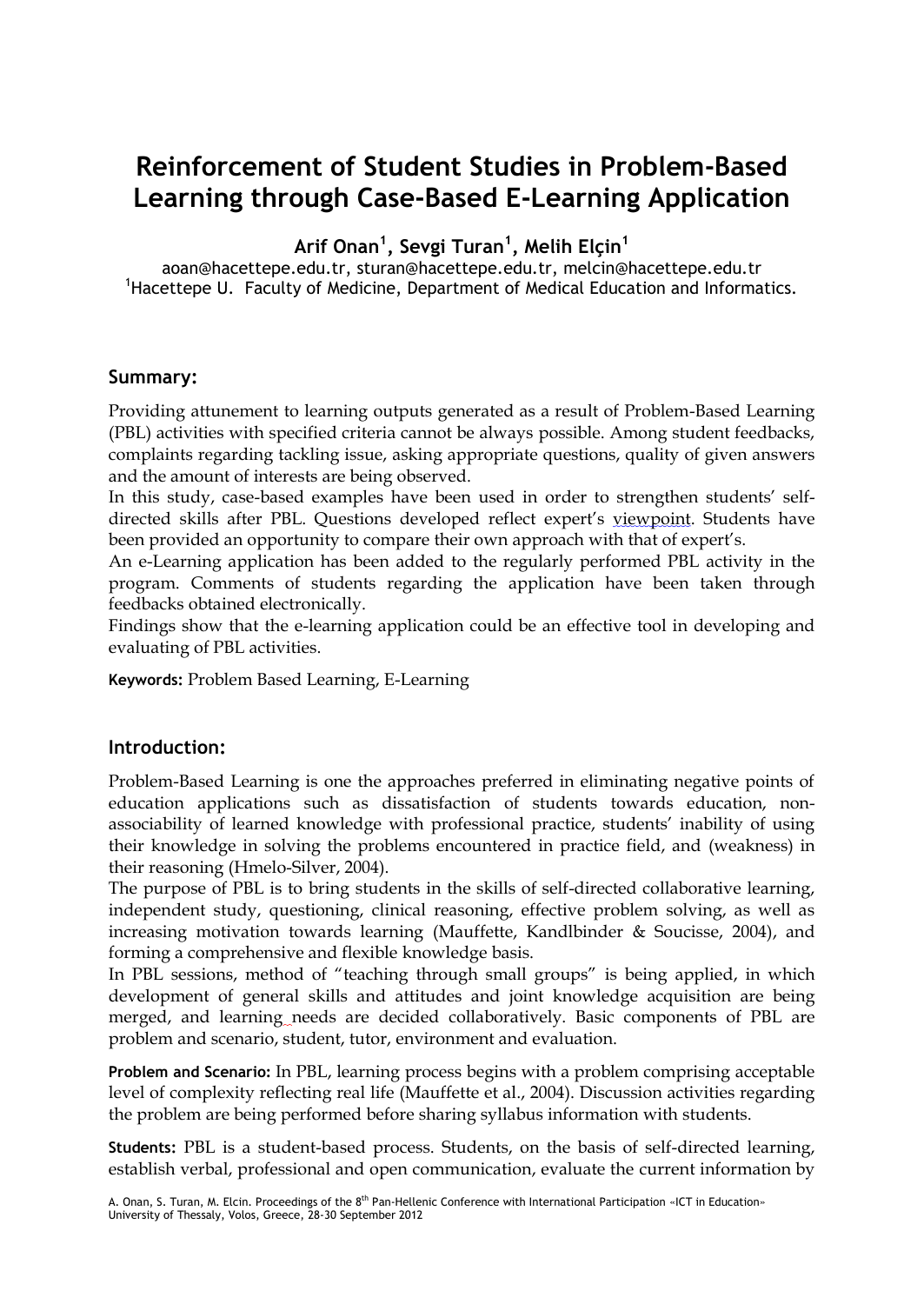analysing the problem, understand the problem, decide on information to be used in explaining and solving the problem, and to develop subsequent learning activities (Dolmans & Wolfhagen, 2005). Students are expected to reach the required literature information in order to develop a better understanding towards the problem (Schmidt, van der Arend, Moust, Kokx & Boon, 1993). Students learn to eliminate inconsistencies in the findings they reached by explicit compromise.

Tutor: Tutor supports the process, encourages discussions, presents related content information when required, and evaluates progress and development. He/she observes the level of contribution of each group member, ensures the overlapping of learning targets and learning outputs (Maudsley, 1999; Bud´e, van de Wiel, Imbos, & Berger, 2011).

**Learning Environment:** Students can organize activities based on active learning, collaborative study and problem, searching, data collection, analysing, reflecting and presenting experience (Savin-Baden, 2003), and use authentic evaluation techniques in their learning environment.

**Evaluation:** Evaluation plays a crucial role in supporting permanence and transfer of knowledge, and in securing development of utilization of knowledge and skills. It gives information regarding conformity of learning outputs with learning targets; provides practitioners an opportunity to understand the extent to which a student developed cognitive and functional understanding regarding education subject, to intervene where necessary. For this reason, usage of multidimensional evaluations is being suggested in PBL (Macdonald & Savin-Baden, 2004).

## **Situation of Problem:**

In PBL, there are some difficulties for tutors to conduct the learning activities in the same quality. In each of the groups, group dynamic progresses with different courses and learning levels are being reached at different levels (Applin, Williams, Day & Buro, 2011). Sharing with students the determined learning targets in the program at the end of activity is not sufficient in overcoming this problem.

In recent years, electronic sources are being used frequently in providing and supporting learning and such tendency is being expected to increase (King et al., 2010). Studies are being made in which PBL is being supported with networked learning approach, is being conducted in combination or electronically in order to obtain effective student participation, time and resource utilization. In these applications, tutor's load increases especially in designing teaching, while his remaining duties continue.

## **Method and Application:**

Department of Medical Education and Information of Medical Faculty has proposed that sharing expert's approach with students and students' comparing their own solutions with that of expert's would be beneficial. For this purpose, it has been decided to use formative evaluation solutions (Hudson & Bristow, 2006) which will provide students opportunity to acquire knowledge regarding their own development (Stepien & Gallagher, 1993).

Since the relevant literature suggests that usage of open-ended questions would be acceptable in explaining causative mechanisms underlying the problem, new facts comprising PBL's learning targets and evaluation questions have been developed.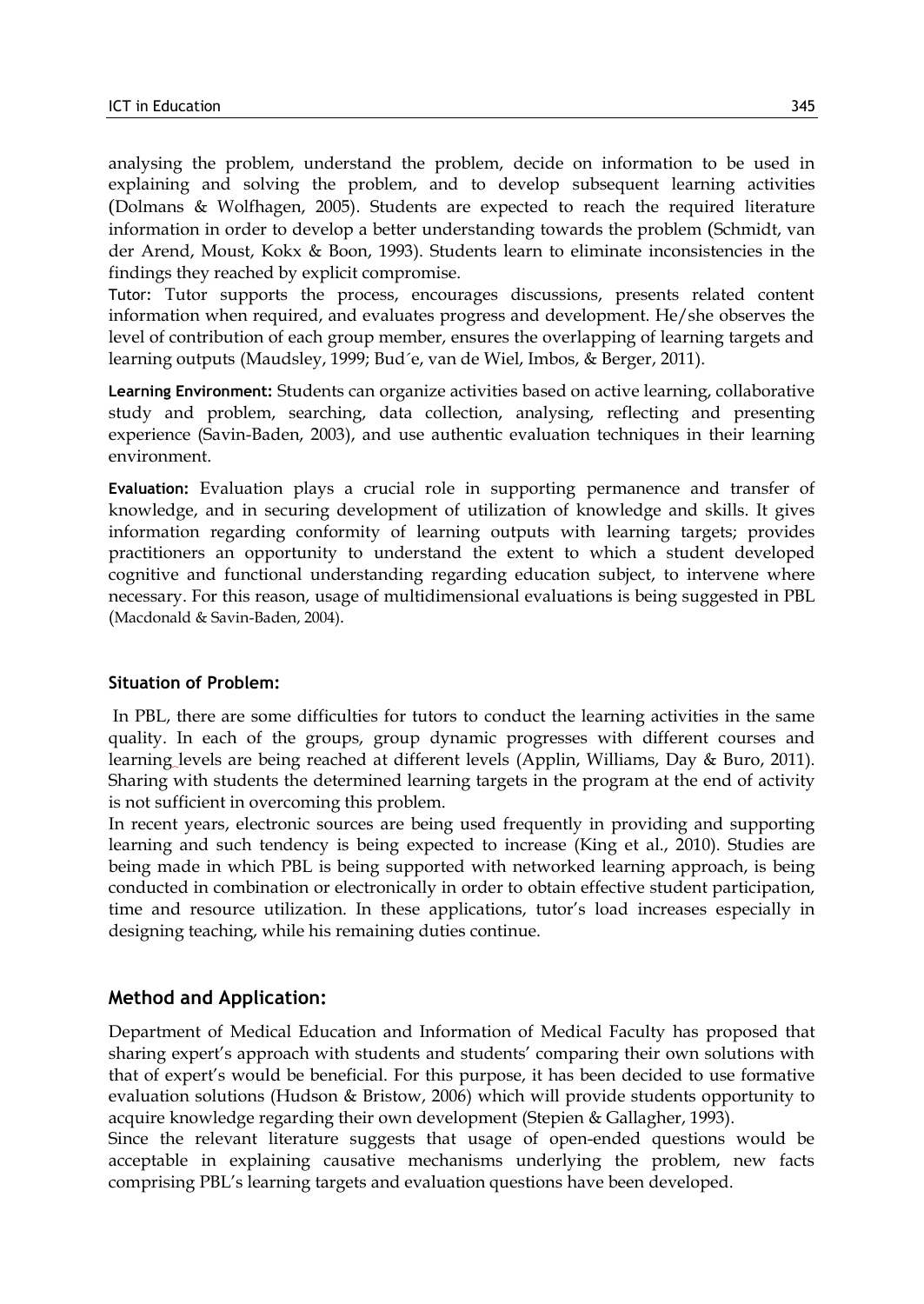Students have been provided access to the developed new facts and questions in compliance with the e-learning approach. For this purpose, an open-source coded learning management system program named "Moodle" has been used. Student profiles have been created and relevant access information and instructions have been shared with students.

Usage of e-learning application has been enabled before the summative evaluation of the PBL activity realized in March 2012.

Students found opportunity to give open-ended answers to the questions throughout a week. At the end of the application, all possible answers have been shared with students by closing data entry. Students have been asked to compare their answers with those of expert's, and evaluate their own learning.

Evaluation questions have been responded by 354 students out of 398 Semester 1 students participated in e-learning application. Students' comments regarding the application have been obtained by means of answers given to questions, two of which were open-ended and four of which were "5 point likert scale" type.

Answers given to open-ended questions have been evaluated and reported by means of descriptive analysis.

# **Findings:**

Table 1. Application-Oriented Proposals and Their Rates

| Proposal                                                                  | Rate |
|---------------------------------------------------------------------------|------|
| Evaluation questions and answers have facilitated my learning of learning | 4,38 |
| targets.                                                                  |      |
| Evaluation questions caused me to reflect upon the problem.               | 4,18 |
| Usage of the program, in which evaluation questions were presented after  | 4,23 |
| PBL, was easy.                                                            |      |
| I think that evaluation questions and answers in the internet environment | 4,17 |
| have supplemented the PBL activity.                                       |      |

Findings in Table 1 show that students presented positive opinion in higher 20% segment to the proposals regarding application.

When the answers given to open-ended questions have been examined, it has been found out that the application could be an effective instrument in developing and evaluating PBL activities. Some examples of students' opinions are given here below:

Student A – "I found this application positive. Interactive environment was favourable."

Student B – "This activity was remarkably pleasant. First, while responding the questions, I found out on which subjects I have deficiencies, and responded the question by going deep into the knowledge. Presentation of answers of the questions has become even better, because I realized that I interpreted some information that I read while searching the subjects differently. In short, this application was extremely helpful for me to understand better of the subject."

Student C – "It has fortified what I learned in the lectures, and I learned even more, it is obviously a truly useful system and I hope that it would apply to other lectures. If I give 10 points to the efficiency of lectures given in lecture hall, I would definitely give 100 points to the efficiency of PBL lecture."

It has also been found out that contrary opinions of students were not stemming from the new application, and largely stemmed from method of PBL application.